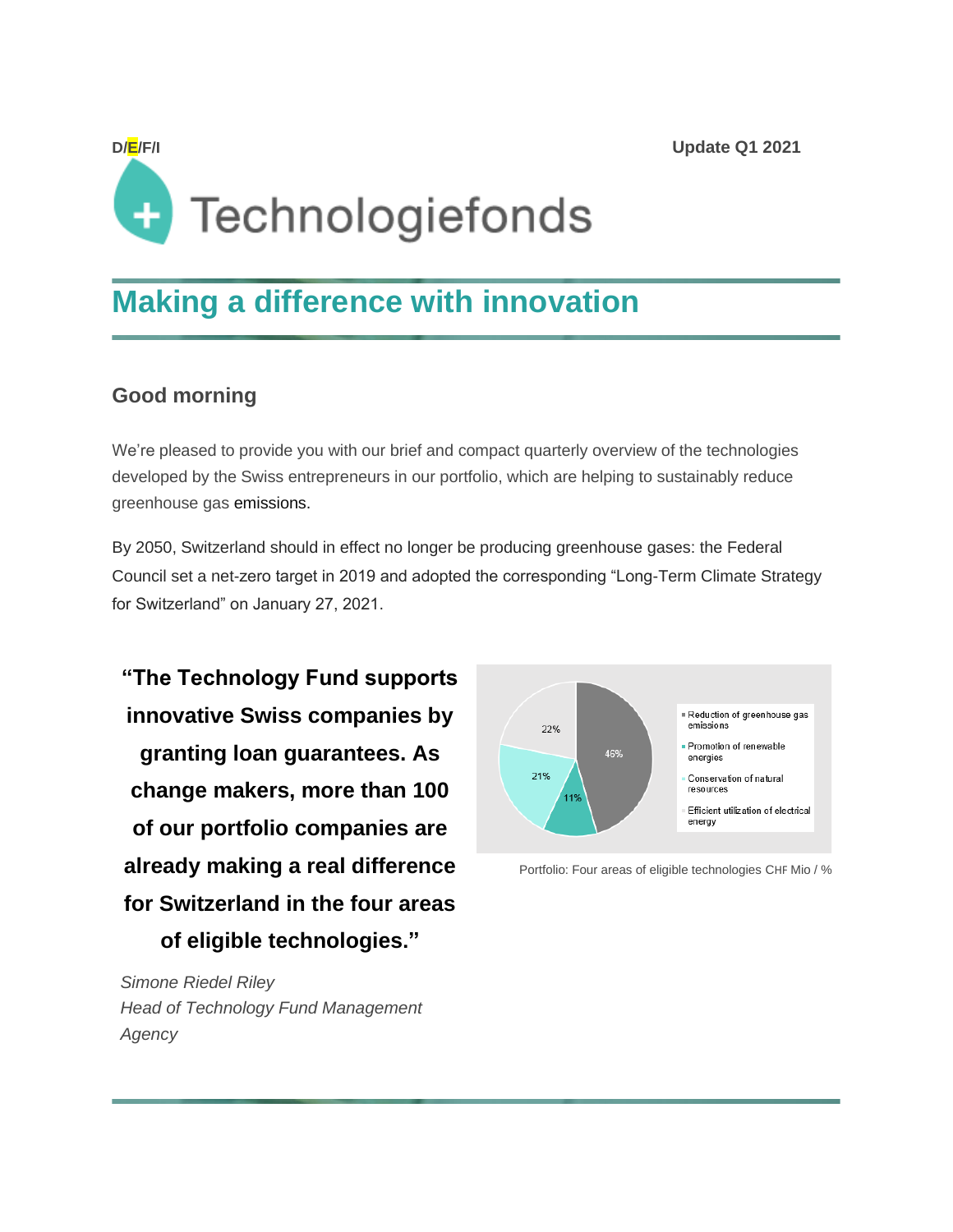# **New companies in the Technology Fund portfolio**

The Technology Fund has received 430 applications for loan guarantees since the end of 2014. The Technology Fund portfolio currently includes **103 innovative Swiss companies** that make a valuable contribution to reducing greenhouse gas emissions in accordance with the CO<sup>2</sup> Act. **Loan guarantees amounting to CHF 172 million** give these companies access to attractive bank loans. **The Fund now has a total of CHF 350 million** available to grant as loan guarantees.

# **Congratulations!**

We wish the exciting new additions to our portfolio further success in the future. Read soon the short profiles on our **website:** InSphero AG, Locatee AG, SwissDrones Operating AG.





SWISS**DRONES** 권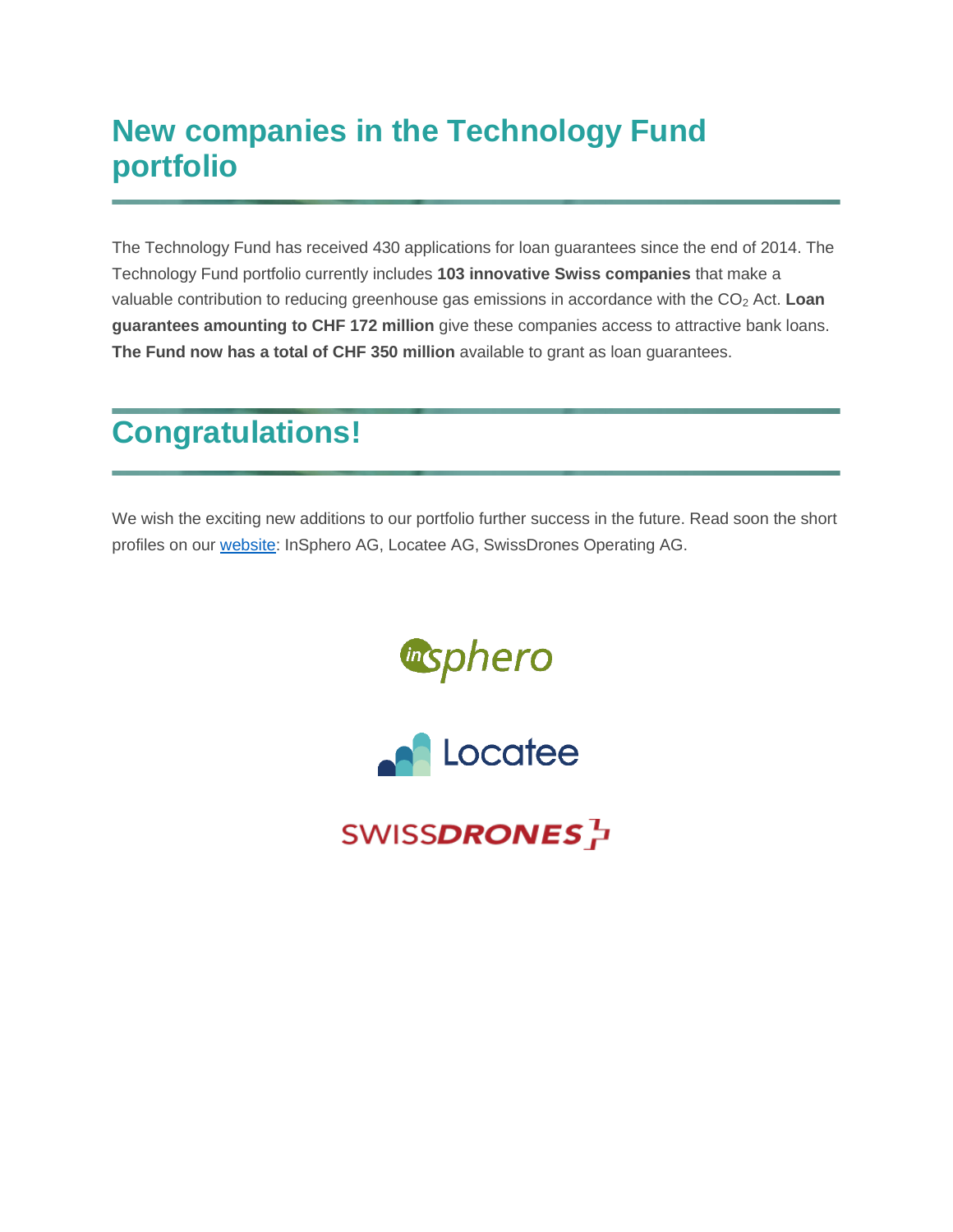# **Are you a change maker?**

It takes time, resources, and the right tools to make innovative products and services visible and successful. Here, you and innovative companies in your field can conveniently [check](https://www.technologyfund.ch/preliminary-check/?no_cache=1) online what the criteria are for submitting a loan guarantee application.



*An example of our new ad concept for 2021.*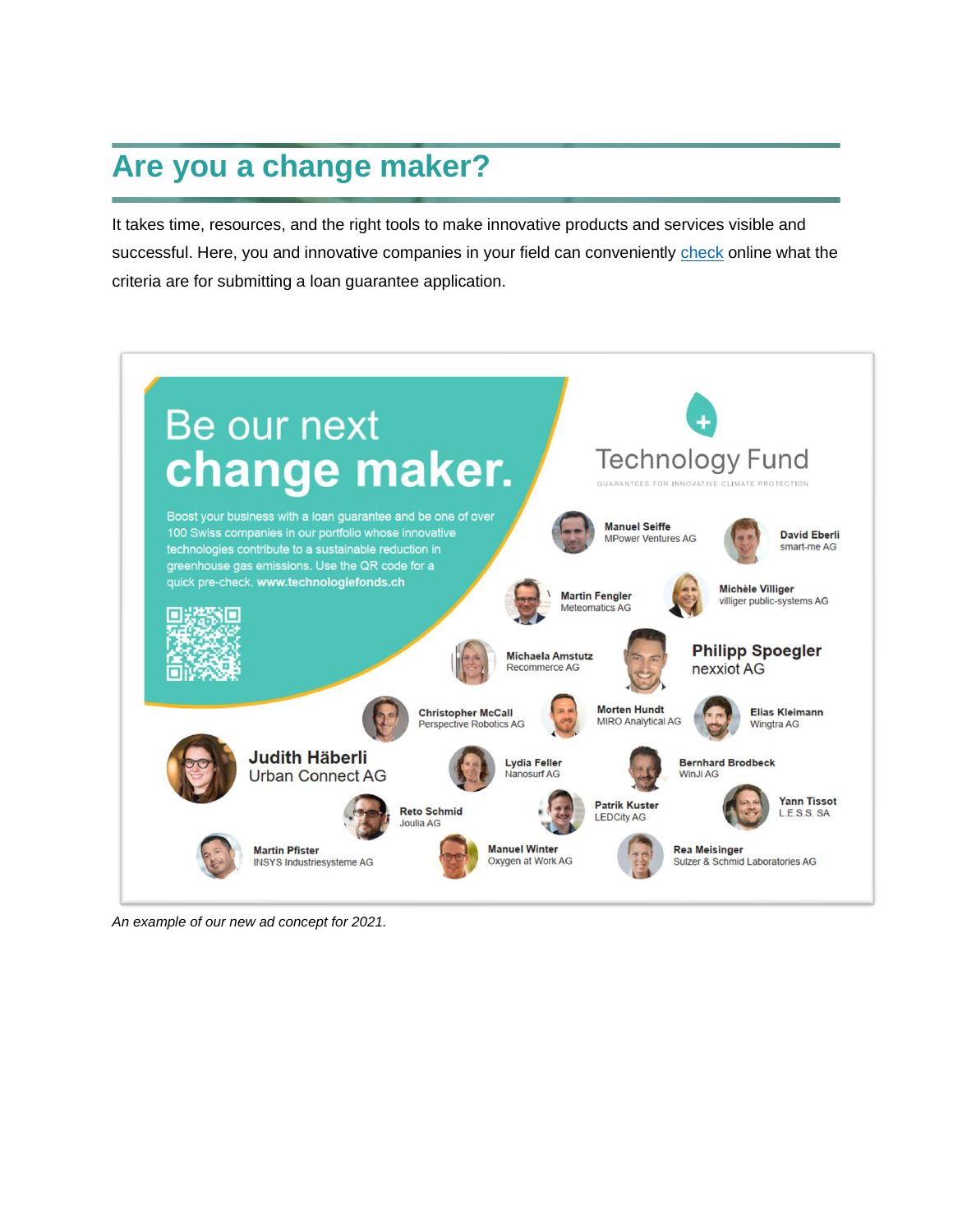### **Pioneers**

What our portfolio companies say.



#### **[KEMARO AG](https://www.technologyfund.ch/portfolio/)**

*"The loan guarantee from the Technology Fund gives us the necessary security for long-term planning. Thanks to the Technology Fund, we have enough liquidity to produce larger batches and thereby benefit from economies of scale."*

*Martin Gadient, CEO of KEMARO AG*



#### **[Urban Connect AG](https://www.technologyfund.ch/portfolio/)**

*"Thanks to the guarantee provided by the Technology Fund, we can ramp up our product development activities and offer sustainable mobility to even more corporate customers. The time and effort that went into the application was worthwhile. We would advise any environmentally focused startup to take this step and accomplish their visions faster with the support of a strong partner."*

*Judith Häberli, Co-Founder & CEO of Urban Connect AG*



#### **[Pexapark](https://www.technologyfund.ch/portfolio/)**

*«The Technology fund is helping Pexapark to drive the growth of the renewables market through our Operating System. The clean energy sector inherently faces market price volatility and uncertainty. We see these as challenges that we can help the sector to overcome, rather than as barriers to the acceleration of the energy transition. Luca Pedretti, COO & Co-Founder of Pexapark*